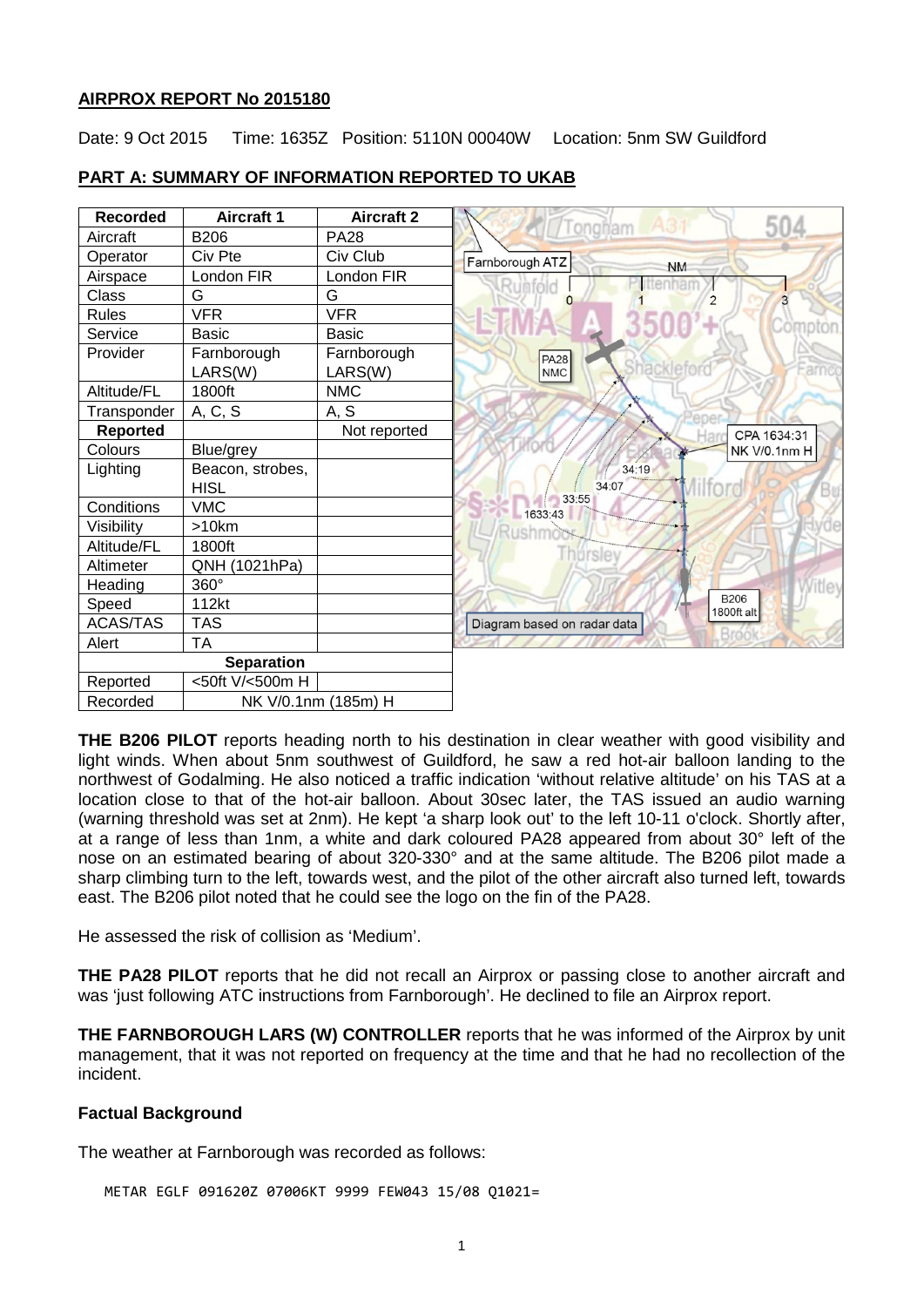# **Analysis and Investigation**

# **CAA ATSI**

The B206 pilot was tracking northwards, maintaining altitude 1800ft and in receipt of a Basic Service from Farnborough LARS (W). The PA28 pilot was tracking southeast, also in receipt of a Basic Service from Farnborough LARS (W). No level information was available as the aircraft was not transponding Mode C although the PA28 pilot had reported his altitude as 1900ft at 1622:15.

At 1634:15, another pilot advised Farnborough LARS (W) that they were going to change to another frequency. The Farnborough controller instructed them to standby and, at 1634:21 (Figure 1), commenced passing Traffic Information on the PA28 to the B206 pilot.



Figure 1: 1634:21

The B206 pilot momentarily keyed his transmit switch but did not reply until asked by the controller if he was visual, which the B206 pilot confirmed at 1634:32. Reciprocal information was then passed to the PA28 pilot at 1634:37, and the sighting of the B206 by the PA28 pilot was confirmed at 1634:42. CPA was at 1634:32 (Figure 2) with the aircraft separated by less than 0.1nm horizontally.



Figure 2: 1634:32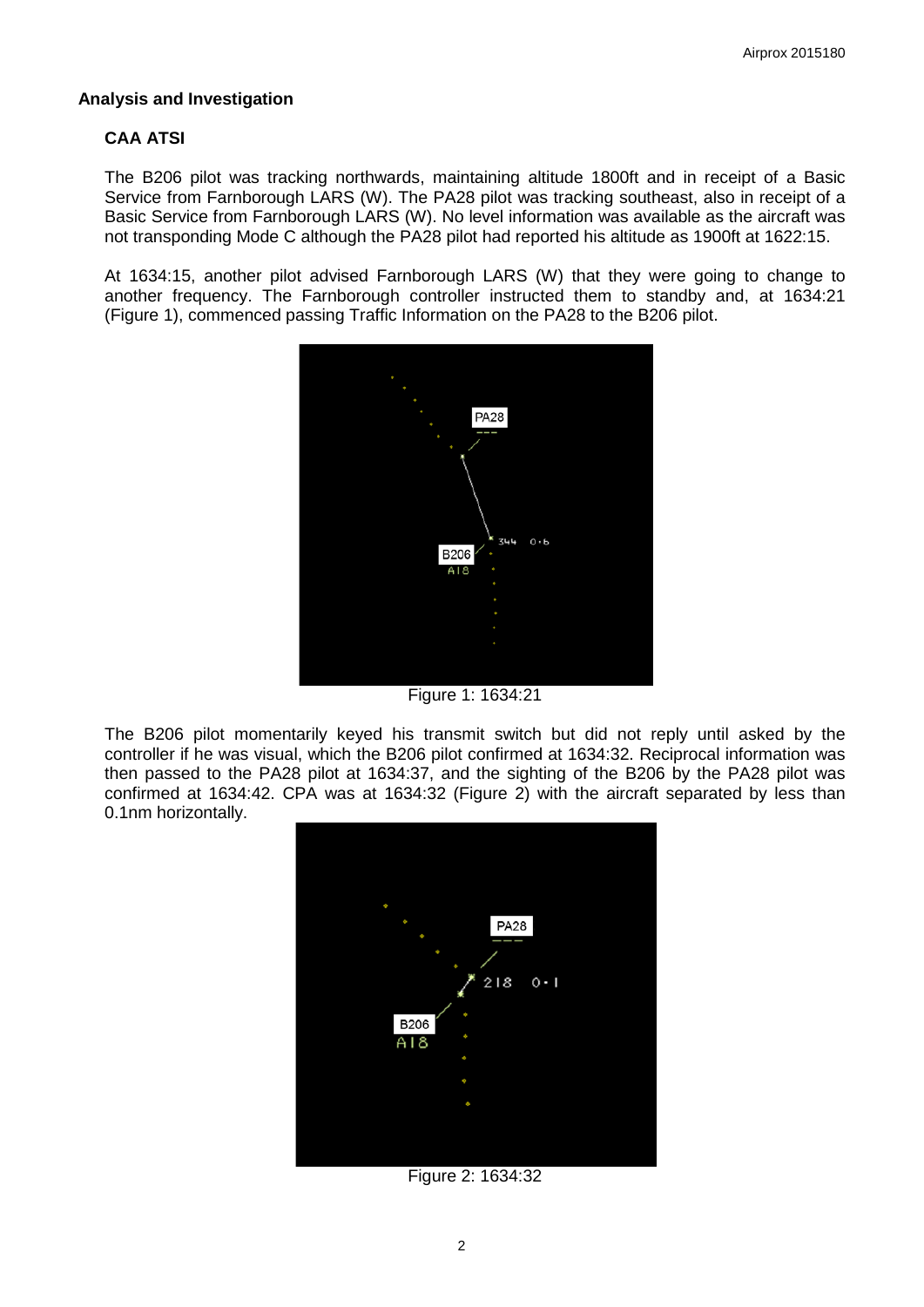$CAP774$  states<sup>1</sup>:

'Basic Service relies on the pilot avoiding other traffic, unaided by controllers/FISOs. …'

'Given that the provider of a Basic Service is not required to monitor the flight, pilots should not expect any form of traffic information from a controller/FISO. A pilot who considers that he requires a regular flow of specific traffic information shall request a Traffic Service.'

#### **UKAB Secretariat**

The B206 and PA28 pilots shared an equal responsibility for collision avoidance and not to operate in such proximity to other aircraft as to create a collision hazard<sup>[2](#page-2-1)</sup>. If the incident geometry is considered as head-on or nearly so then both pilots were required to turn to the right<sup>[3](#page-2-2)</sup>, notwithstanding their responsibility to avoid collision. If the incident geometry is considered as converging then the PA28 pilot was required to give way to the B206 $4$ .

### **Summary**

An Airprox was reported when a B206 and a PA28 flew into proximity at 1635 on Friday 9<sup>th</sup> October 2015. Both pilots were operating under VFR in VMC, both in receipt of a Basic Service from Farnborough LARS (W).

# **PART B: SUMMARY OF THE BOARD'S DISCUSSIONS**

Information available consisted of a report from the B206 pilot, radar photographs/video recordings, a report from the air traffic controller involved and a report from the appropriate ATC authority.

The Board first considered the Farnborough LARS (W) controller's actions and commended him for providing Traffic Information to the pilots when both were in receipt of just a Basic Service; although the PA28 did not display a Mode C altitude, he used that pilot's last reported altitude to make a judgement of risk and passed Traffic Information to both pilots, albeit to the PA28 pilot after CPA. Some members thought that the pilots would have been better served by formally asking for a Traffic Service from Farnborough, although they acknowledged that they had effectively received one nonetheless.

Turning to the pilots' actions, the B206 pilot had received a TAS indication and alert on the PA28 and had sensibly biased his lookout towards the indicated direction of traffic. A discussion ensued about whether he could also have changed his track at this point, at least to break the collision course. However, members agreed that although this could be one course of action, the fact that the other pilot's intentions couldn't be predicted meant that the best course of action was probably to try to achieve visual contact and be prepared to manoeuvre if required. It was unfortunate that neither pilot was seemingly able to achieve visual contact until a relatively late stage but, without a report from the PA28 pilot, it was not possible to analyse his actions fully. From his brief statement it appeared that he did not see the B206, did not take avoiding action and, consequently, the turn perceived by the B206 pilot appeared to have been coincidental.

Members opined that the PA28 pilot's assertion that he was 'just following ATC instructions from Farnborough' may indicate a lack of understanding of the provisions of a Basic Service given that no instructions from ATC are offered under such a service. However, they could not explore this train of thought further due to his choice not to participate in the Airprox process, for which the Board voiced their disappointment given that valuable flight safety lessons, for the benefit of all, might not be detected as a result.

 $\overline{\phantom{a}}$ 

<span id="page-2-0"></span><sup>1</sup> Chapter 2, Paragraphs 2.1 and 2.5

<span id="page-2-1"></span><sup>2</sup> SERA.3205 Proximity.

<span id="page-2-2"></span><sup>3</sup> SERA.3210 Right-of-way (c) (1) Approaching head-on.

<span id="page-2-3"></span><sup>4</sup> SERA.3210 Right-of-way (c) (2) Converging.